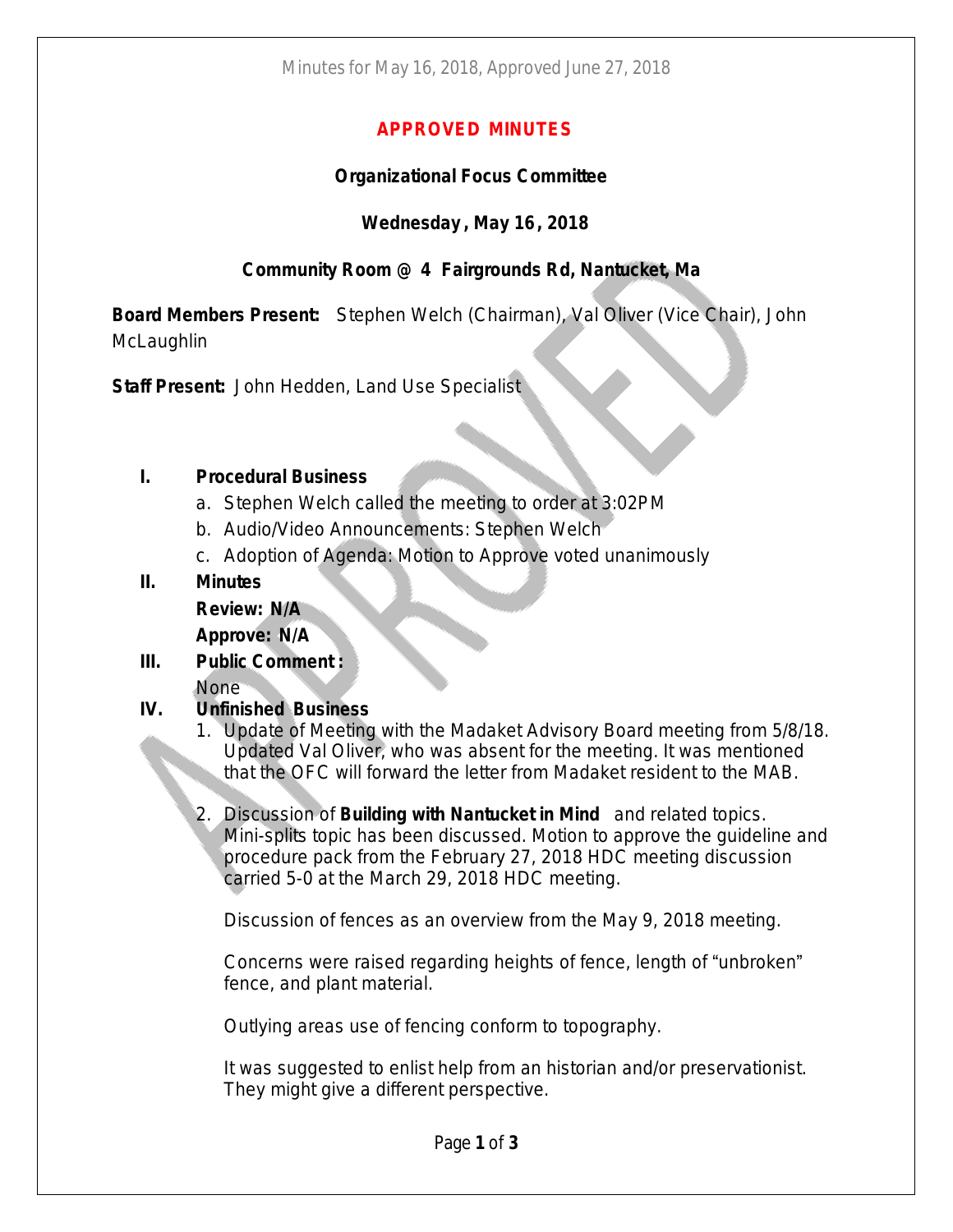Five in one fences are not in the guidebook, but it needs to be updated to reflect what is being used.

John Hedden brought pictures from the Nantucket Historical Association of fences, primarily in the OHD and Sconset OHD.

It was recommended to include a few types pictures of fences, as well as, those that include the style of architecture, when the guidebook is rewritten.

Fence Heights:

The HDC can define areas using geography, topography and density. In terms of height, historical record (1880-1930) shows that the maximum fence allowable in densely populated areas ie., OHD, Sconset and Madaket as 4 feet in the front of the yard, transitioning to behind the property can be as high as 6 feet.

The same 4 feet policy could apply to houses outside of town. There should be room made for exemptions. The style of architecture of the house should always be a consideration.

The OFC also needs to establish policy for private space and corner lots. But any applications coming in for private space or corner lots should be heard at a meeting versus directly on the consent agenda.

The guidelines encourage fencing, mainly split rail, with undulating topography.

# Fence Types:

In front of yard, board fence or picket fence with or without caps. It was stressed that the fence should be appropriate for the style of architecture ie., an iron fence with a brick building.

The OFC recommends a board and lattice (known as a five in one) for fences in the back of the property. For commercial properties, a five in one fence could be placed in front of the property to hide utilities, ie, Cumberland Farms and Stop and Shop.

The topic of fences in developments needs to be addressed. In comparing developments such as Naushop, Nashaquissett and Beach Plumb with respect to the design of fences and landscape to Sachem's Path the design is marketed to sell, turn key style. Sachem's Path has a lot of open space. It's a newer development lacking mature landscaping, in turn, making fencing an issue.